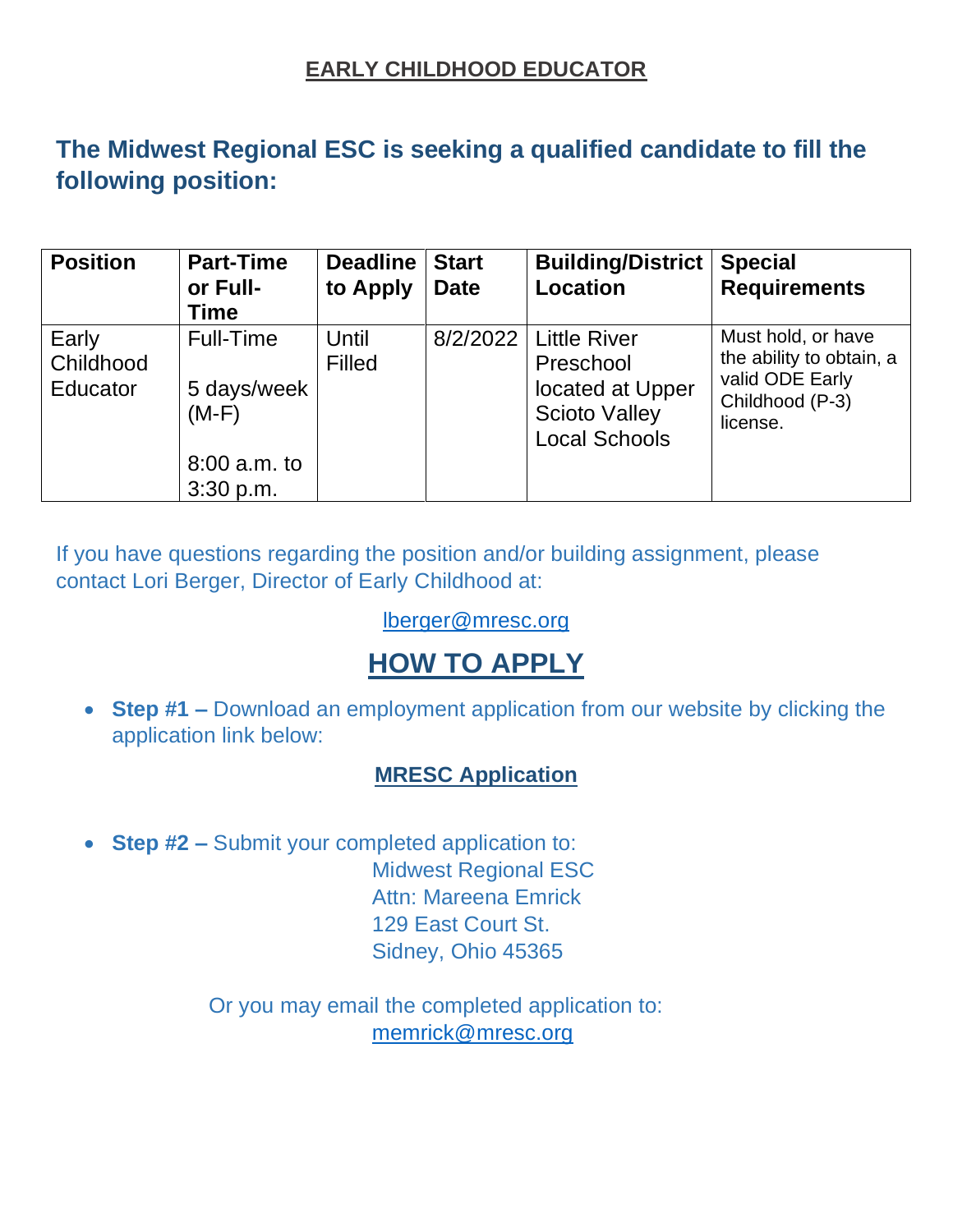### MIDWEST REGIONAL EDUCATIONAL SERVICE CENTER BELLEFONTAINE\*OHIO

| <b>Title:</b>                                                 | <b>Early Childhood Educator (Preschool Teacher)</b>                                                                                                                                                                                                                                                                                                                                                                                                                                                                                                                                                                                                                                                                                                                                                                                                                                                                                                                                                                                                                                                                                                                                                                                                                                                                                                                                                                                                                                                                                                                                                                                                                                                                                                                                                                                                                                                                                                                                                                                                                                                                                                                                                                                                                                                                                                                                                       | <b>File 419</b> |  |  |  |
|---------------------------------------------------------------|-----------------------------------------------------------------------------------------------------------------------------------------------------------------------------------------------------------------------------------------------------------------------------------------------------------------------------------------------------------------------------------------------------------------------------------------------------------------------------------------------------------------------------------------------------------------------------------------------------------------------------------------------------------------------------------------------------------------------------------------------------------------------------------------------------------------------------------------------------------------------------------------------------------------------------------------------------------------------------------------------------------------------------------------------------------------------------------------------------------------------------------------------------------------------------------------------------------------------------------------------------------------------------------------------------------------------------------------------------------------------------------------------------------------------------------------------------------------------------------------------------------------------------------------------------------------------------------------------------------------------------------------------------------------------------------------------------------------------------------------------------------------------------------------------------------------------------------------------------------------------------------------------------------------------------------------------------------------------------------------------------------------------------------------------------------------------------------------------------------------------------------------------------------------------------------------------------------------------------------------------------------------------------------------------------------------------------------------------------------------------------------------------------------|-----------------|--|--|--|
| <b>Reports to:</b>                                            | Building or Program Administrator, Special Education Administrator, or Director as assigned<br>by the Superintendent.                                                                                                                                                                                                                                                                                                                                                                                                                                                                                                                                                                                                                                                                                                                                                                                                                                                                                                                                                                                                                                                                                                                                                                                                                                                                                                                                                                                                                                                                                                                                                                                                                                                                                                                                                                                                                                                                                                                                                                                                                                                                                                                                                                                                                                                                                     |                 |  |  |  |
| <b>Job Objectives:</b>                                        | Provides developmentally appropriate differentiated instruction of children, and encourages<br>parent involvement. Work with colleagues to ensure the provision of all services mandated by<br>state and Federal law.                                                                                                                                                                                                                                                                                                                                                                                                                                                                                                                                                                                                                                                                                                                                                                                                                                                                                                                                                                                                                                                                                                                                                                                                                                                                                                                                                                                                                                                                                                                                                                                                                                                                                                                                                                                                                                                                                                                                                                                                                                                                                                                                                                                     |                 |  |  |  |
| <b>Minimum</b><br><b>Qualifications:</b>                      | · Valid State of Ohio Early Childhood Educator licensure appropriate for<br>the teaching assignment.<br>· Meet all health requirements mandated by law<br>A clear record as determined by the Ohio Bureau of Criminal Identification and Investigation<br>and/or the Federal Bureau of Investigation.<br>· Current Ohio Driver's License                                                                                                                                                                                                                                                                                                                                                                                                                                                                                                                                                                                                                                                                                                                                                                                                                                                                                                                                                                                                                                                                                                                                                                                                                                                                                                                                                                                                                                                                                                                                                                                                                                                                                                                                                                                                                                                                                                                                                                                                                                                                  |                 |  |  |  |
| <b>Responsibilities</b><br>and Essential<br><b>Functions:</b> | The following skills and duties are representative of performance expectations.<br>A reasonable accommodation may be made to enable a qualified individual<br>with a disability to perform essential functions.<br>- Construct developmental plans for each child, as outlined in the Ohio Early Childhood<br>Curriculum Guidelines (a cooperative effort between teacher and parent).<br>- Conduct home visits on a regular basis, documenting visitations, and relating the visitations to<br>the child's developmental plan.<br>- Provide opportunities for parent involvement and parent education.<br>- Maintain child attendance records.<br>- Maintain student's cumulative folder, and other necessary child records.<br>- Maintain a portfolio folder system containing samples of work reflecting developmental<br>growth.<br>- Follow rules for Preschool/Early Childhood programs.<br>- Maintain an inventory of all classroom equipment.<br>- Attend and complete planned In-service, Faculty, and Continuing Education meetings or<br>trainings as required.<br>- Assist with screening new students.<br>- Follow District's policies for day-to-day operation of unit.<br>- Follow school calendar where unit is housed.<br>- Implement suggestions from Supervisor<br>- Utilize own transportation for movement in instructional materials, and Preschool program<br>activities.<br>- Shall devote himself/herself to school duties during school hours.<br>- Shall be responsible for making his/her classroom attractive and maintaining an appropriate<br>environment for learning.<br>- Shall keep an outline of class procedure by preparing daily lesson plans. These lesson plans<br>must show implementation of the adopted course of study for subject area assigned.<br>- Shall make all reports and keep all records as directed.<br>- Shall not leave his/her classes unattended except in cases of emergency or for other valid<br>reasons. When it becomes necessary to leave the class unattended arrangements shall be made<br>to insure proper supervision for students in the class.<br>- Shall report all student and staff accidents immediately to the building administrator and<br>provide a written report of the accident to the supervisor within 24 hours.<br>- Coordinate with the intervention specialist to monitor all students' progress in the classroom |                 |  |  |  |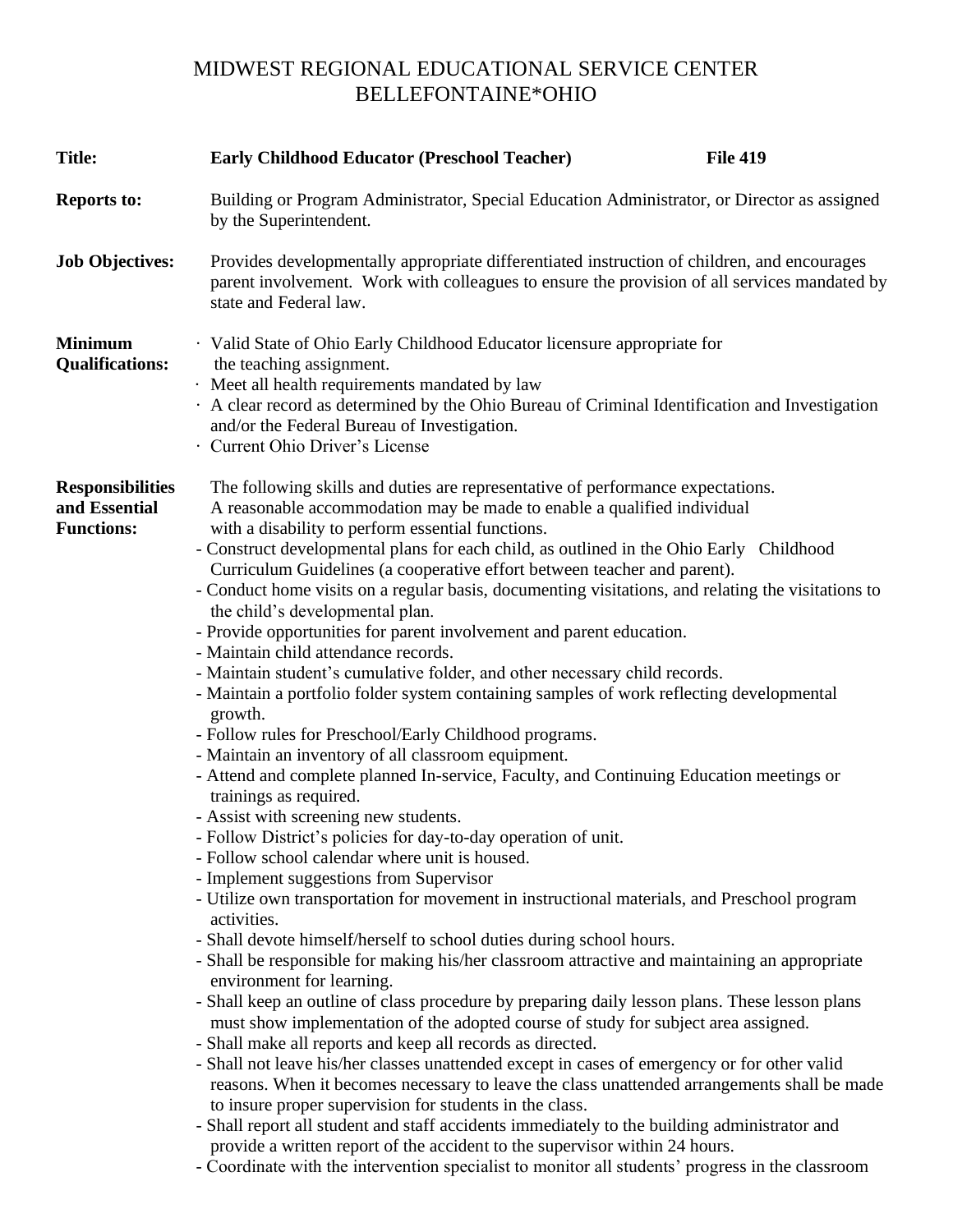using curricular assessment.

- Assist Director of Early Childhood Program in scheduling, completing paperwork, and mailing reminder to the families of new preschool referrals.
- Assist in the planning and shopping for the monthly snack menu.
- Keep record and receipts of tuition money collected.
- Help students develop problem-solving skills.
- Provide information that helps students change attitudes and behaviors (e.g., a positive outlook, consistent attendance, punctuality, active participation, accountability, dependability, cooperation, etc.).
- Submit all required reports on time.
- Support the efforts of related services staff (e.g., speech/language pathologists, school psychologists, etc.).
- Attempt to develop rapport and maintain the confidence of students, parents, and staff. Respect the personal confidences and privacy needs of individuals.
- Ensure the confidentiality of privileged information.
- Make reasonable provisions to be available to parents and students for educational purposes beyond the instructional day when requested.
- Develop and implement effective classroom management procedures.
- Report evidence of suspected child abuse to an appropriate authority and notify the building principal and Director of Early Childhood Education.
- Share equally in the responsibility for authorized committee work and school activities.
- Suggest instructional materials, equipment, or teaching techniques that will enhance the educational process.
- Seek and use resources that enhance educational activities (e.g., parent groups, volunteers, government programs, colleges/universities, community/service organizations, professional associations, businesses, etc.).
- Encourage parent organizations and support student activities as time permits.
- Prepare the classroom at the beginning of the year. Retrieve books and supplies.
- Store supplies and equipment at the end of the school year.
- Review literature and participate in a variety of activities to keep current with promising research and effective instructional strategies.
- Participate in staff meetings and in-service training.
- Participate in professional growth activities to maintain licensure requirements.
- Participate in after-school programs (e.g., open house, parent conferences, etc.).
- Serve as a role model for students, parents, and community members.
- Demonstrate personal integrity, responsibility, impartiality, respect, and courtesy.
- Purchasing using Board approved procedures & preparation of essential snacks and materials
- Perform other specific job-related duties as directed.

**Abilities** · Patience, working with other adults, organization skills, communication skills,

**Required:** flexibility, and ability to operate office audio-visual classroom equipment in appropriate manner.

- **·** Demonstrating professionalism and exemplary personal conduct.
- · Demonstrating subject matter competence and teaching proficiency.
- · Displaying enthusiasm for education and the teaching profession.
- · Skillfully managing individual, group, and organizational interactions.
- · Using interpersonal skills to promote a favorable image of the school district.
- · Communicating an understanding of academic and behavioral objectives to parents and students.
- · Expressing ideas effectively using verbal and writing skills.
- · Organizing and managing time effectively. Reacting productively to interruptions and changing conditions.
- · Displaying patience and flexibility with all individuals. Managing discipline by averting problem situations and resolving or diffusing conflicts.